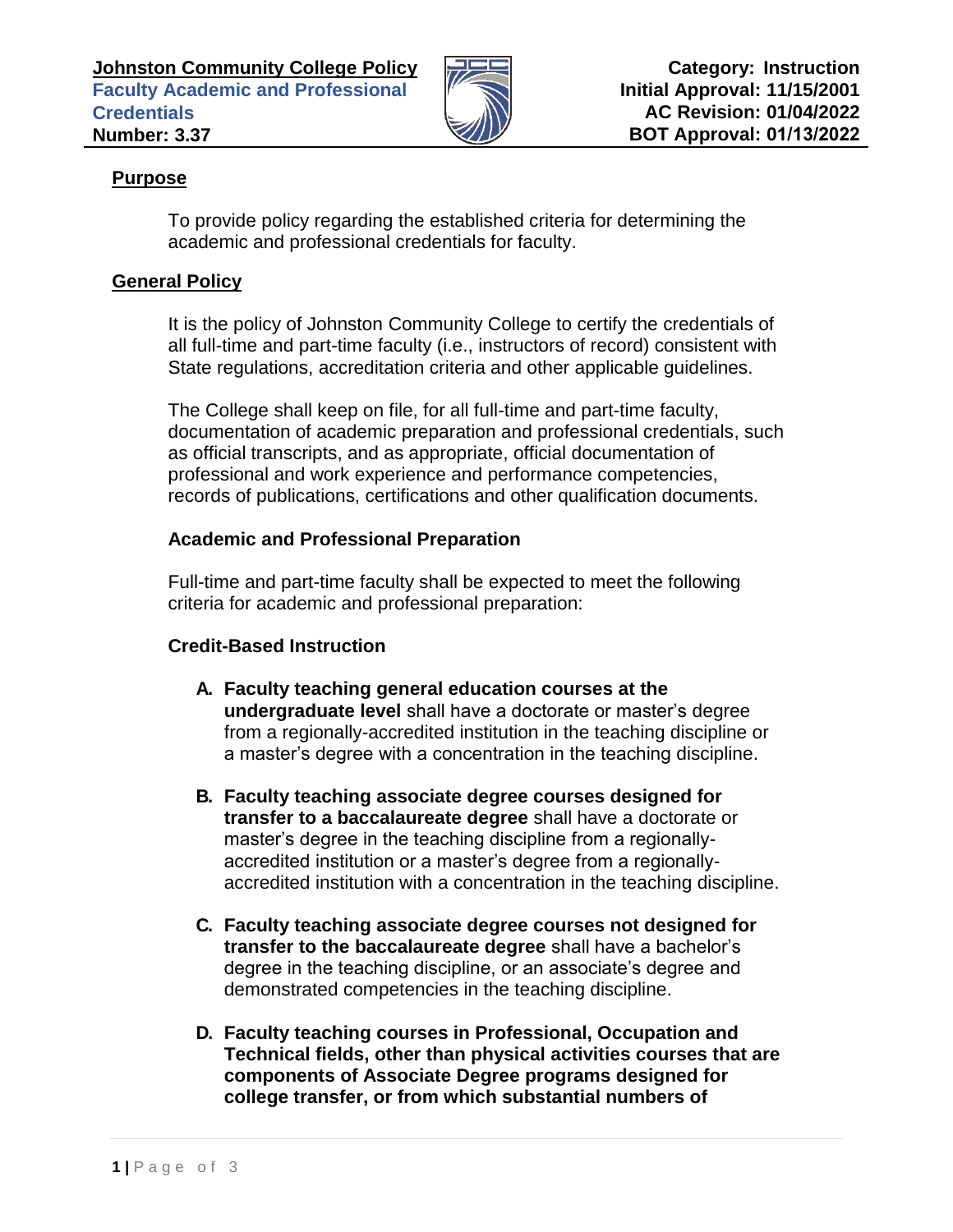

**students transfer to senior institutions** shall have a master's degree in the teaching discipline from a regionally-accredited institution or have a master's degree with a concentration in the teaching discipline.

- **E. Faculty teaching credit courses in Professional, Occupational and Technical areas that are components of Associate Degree programs not usually resulting in college transfer or in the continuation of students in baccalaureate institutions** shall be expected to possess appropriate preparation or academic preparation coupled with work experience.
- **F. Faculty teaching in Professional, Occupational and Technical areas** shall at a minimum possess the same academic degree at which the faculty member is teaching.
- **G. Faculty members who teach Developmental Studies courses**  shall have a bachelor's degree from a regionally-accredited institution in a discipline related to the teaching assignment and either classroom experience in a discipline related to their teaching assignment or graduate training in Developmental Studies.

In exceptional cases, outstanding professional experience and demonstrated contributions to the teaching discipline may be presented in lieu of formal academic preparation in the above disciplines. Such exceptions must be justified on an individual basis and approved by the Vice President of Instruction.

### **Continuing Education Instruction**

- **A. Faculty teaching continuing education courses** typically have specific levels of academic preparation, specialized training, or competence gained through work experience, appropriate to the teaching assignment.
- **B. Faculty members teaching Adult Basic Education courses**  below the collegiate level shall have a bachelor's degree from a regionally-accredited institution, and attributes or other experiences which help them relate to the particular needs of adult students.

In exceptional cases, outstanding professional experience and demonstrated contributions to the teaching discipline may be presented in lieu of formal academic preparation in the above